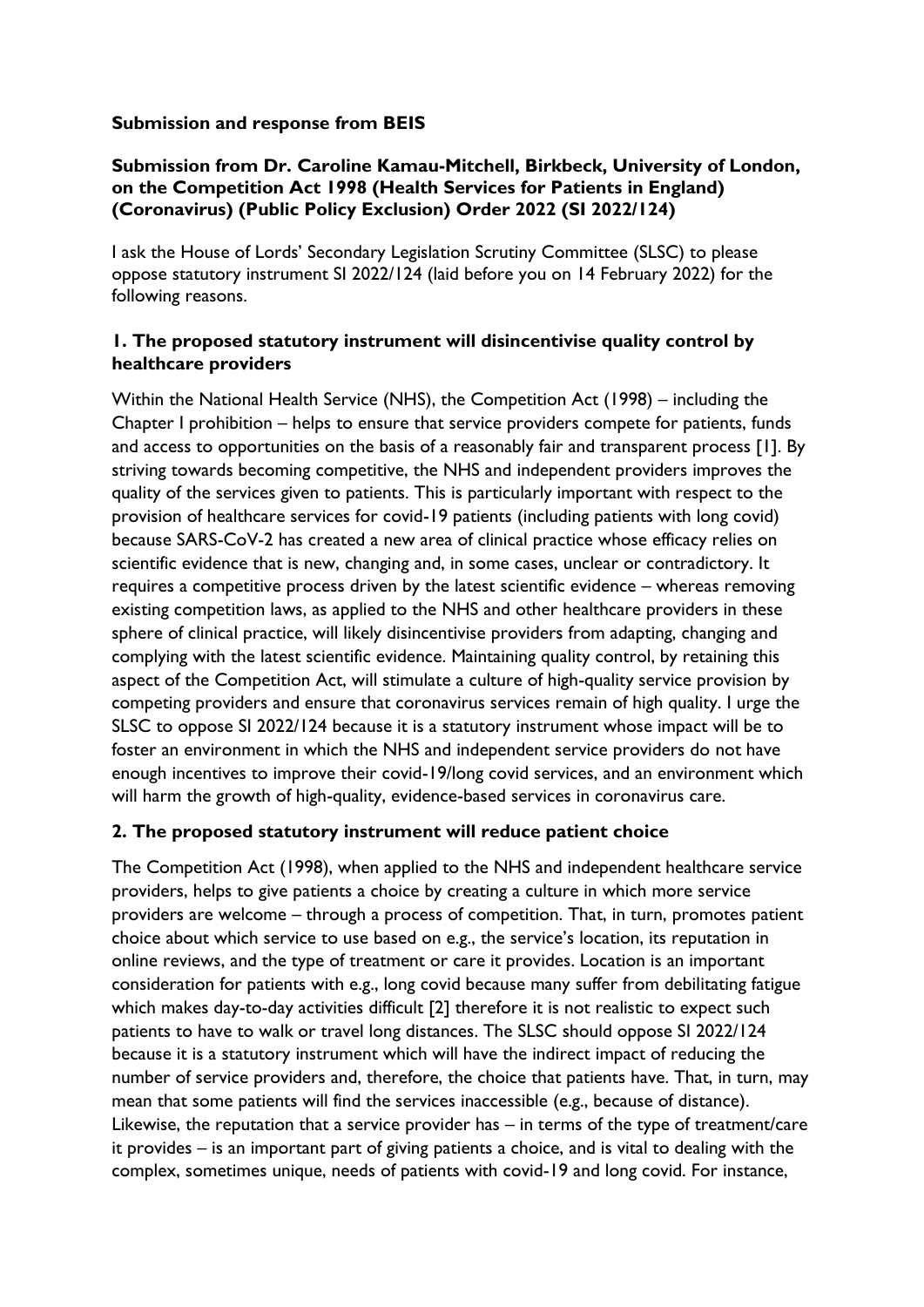there is wide variation in the types of symptoms experienced by patients with long covid e.g., some patients have lung or other major organ damage, and some patients have chronic fatigue syndrome/myalgic encephalitis (CFS/ME). Therefore, patients need choice in the type of aftercare available based on the type of symptoms they have. Retaining competition will safeguard the rights of patients because it will foster an environment in which a diverse range of evidence-based services exist to cater for a wide range of covid-19/long covid patients.

# **3. The proposed statutory instrument will reduce compliance with clinical standards**

Providers of covid-19 aftercare (e.g., long covid clinics) vary in what kinds of treatment or aftercare they provide to patients because current NICE guidelines are vague in that they provide very few recommendations to clinicians about treatment interventions [3]. That leaves service provision open to interpretation and bias e.g., bias towards or against a certain form of treatment intervention based on the expertise or theoretical perspective of the clinicians staffing a service for patients with covid-19 or long covid. There is a lack of inherent adaptability in what a given NHS service, or an independent provider, can do for patients with covid-19/long covid because they require specialist expertise and, therefore, adequate numbers of staff with that expertise. For example, a long covid clinic that specialises in helping patients cope with lung damage because it is staffed by a respiratory expert offers very different treatment/aftercare to long covid patients, compared to a long covid clinic specialising in mental health care. Without competition, service providers can focus on what they have been doing rather than on what patients need, and what the latest scientific evidence shows. Without competition law in place, each covid-19/long covid service provider will provide the type of care or treatment which it believes to be best based on its interpretation of current evidence or guidance [3], and based on the staffing expertise available. However, that might be the wrong interpretation of the evidence or guidance. Without the relevant clause of the Competition Act in place there will be few incentives or monitoring processes in place to reduce these problems. Without the Competition Act (1998), there will be no incentive for providers to revise their treatment/care approach as more scientific evidence emerges – they can simply carry on as they were, but that might be clinically harmful. Without the Competition Act (1998), there is no incentive for providers to justify a bias towards or against a certain form of treatment through a monitoring process and using current scientific evidence. Therefore, the SLSC should oppose SI 2022/124 because it is not in the public interest to reduce the incentives that the NHS and independent providers have to provide evidence-driven, high-quality care for covid-19 patients.

# **4. It will reduce value for money**

Finally, the Competition Act (1998), including the Chapter 1 prohibition, is important in helping to ensure value for money such as by reducing collusion in setting prices. The government recently announced that *"£6.6 billion in new funding will support the ongoing NHS response to the pandemic, continuing funding for the hospital discharge programme, infection control measures, long COVID services, and NHS staff support services*." [4] By opposing SI 2022/124, the SLSC can protect the public interest by safeguarding a principle central to obtaining value for money in NHS service provision [1] – which is, maintaining competition.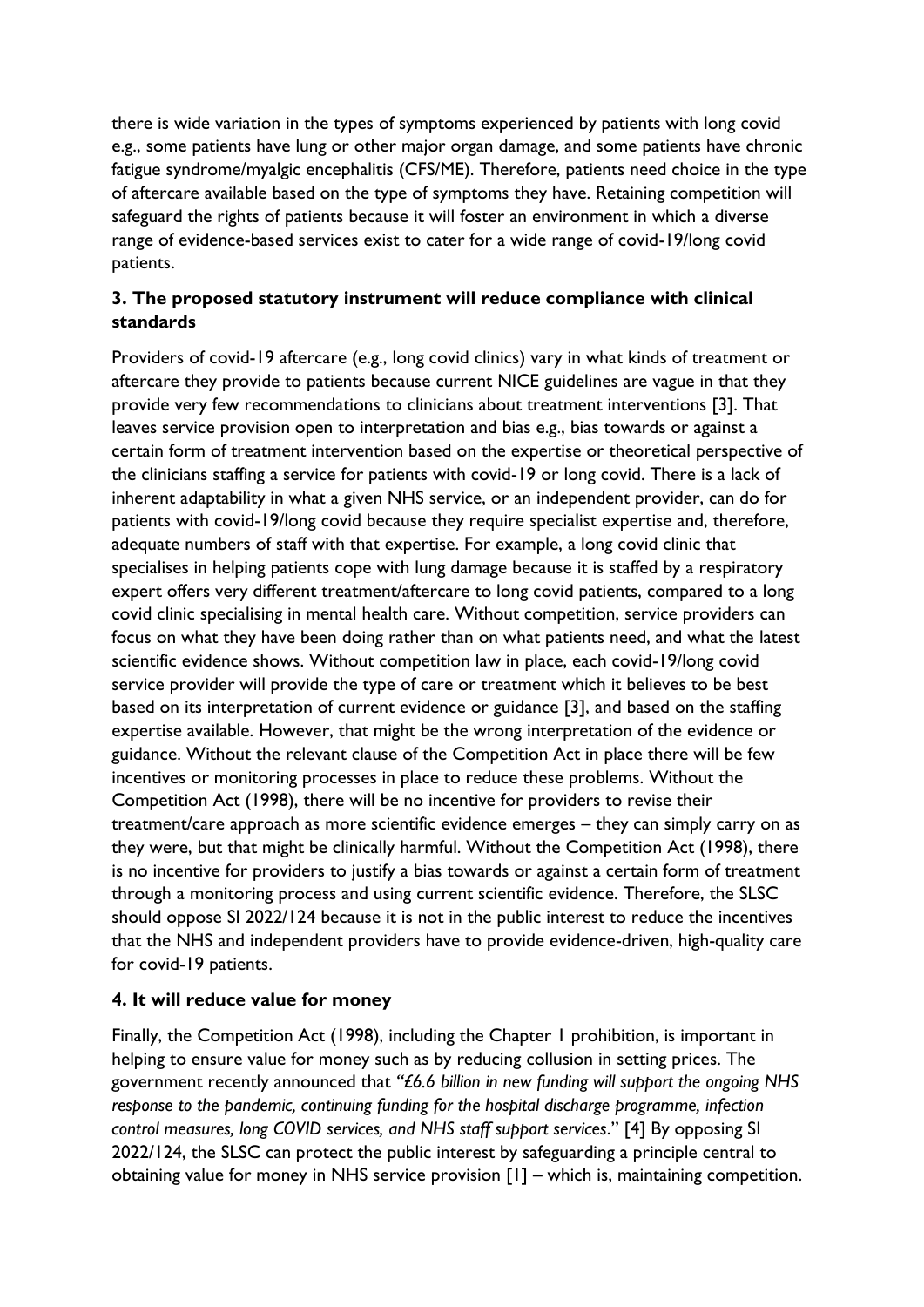Covid-19 is a major public health emergency which has had an impact on a large proportion of the UK population therefore the demand for covid-19 healthcare services will be high, and there is an urgent need to help the money stretch farther.

In summary, there are serious and compelling reasons why SI 2022/124 should be opposed, and I encourage you to please consider these reasons in your scrutiny of the proposed legislation.

#### **References**

 $[1]$  NHS Providers (2017). Understanding competition in the NHS: the governor role.  $27<sup>th</sup>$  January <https://nhsproviders.org/media/2586/understanding-competition.pdf>

[2] Kamau-Mitchell, C. (2021). GPs need awareness about post-covid ME/CFS. *British Medical Journal,*  374:n1995.

[3] NICE, RCGP & SIGN (2022). COVID-19 rapid guideline: managing the long-term effects of COVID-19. 1st February [https://www.nice.org.uk/guidance/ng188/resources/covid19-rapid-guideline-managing-the-longterm](https://www.nice.org.uk/guidance/ng188/resources/covid19-rapid-guideline-managing-the-longterm-effects-of-covid19-pdf-51035515742)[effects-of-covid19-pdf-51035515742](https://www.nice.org.uk/guidance/ng188/resources/covid19-rapid-guideline-managing-the-longterm-effects-of-covid19-pdf-51035515742)

[4] UK Government. £7 billion for NHS and social care for COVID-19 response and recovery. 18<sup>th</sup> March <https://www.gov.uk/government/news/7billion-for-nhs-and-social-care-for-covid-19-response-and-recovery>

#### **15 February 2022**

#### **Response from BEIS**

The Competition Act 1998 (Health Services for Patients in England) (Coronavirus) (Public Policy Exclusion) Order 2022 is a very short-term measure, put in place for a strictly limited period, to enable only the required response to an immediate and pressing need.

The Order has been made to facilitate national arrangements between NHS England and independent sector healthcare providers which were essential in preparedness for tackling the Omicron variant of COVID-19. The Omicron variant was observed to be highly transmissible and the rapid and unprecedented levels of growth in infection put considerable pressures on the NHS in England. It was vital to provide additional capacity to the NHS in order to ensure it was not overwhelmed.

This Order is needed to enable the cooperation that is essential to deliver an effective response to coronavirus pressures. The arrangements this Order facilitates have provided up to 3,000 additional staffed beds to the NHS from independent healthcare providers to be called upon as needed.

A similar Order (The Competition Act 1998 (Health Services for Patients in England) (Coronavirus) (Public Policy Exclusion) Order 2020, S.I. 2020/368, (now revoked)) was put in place in March 2020 to facilitate the previous national contracting arrangements with the independent sector. There is no evidence that it disincentivised quality control, or reduced patient choice, compliance with clinical standards or value for money. Conversely, both the current and previous Order, and the actions they enable, were sought to ensure that the NHS was not overwhelmed and unable to treat all patients needing urgent care. Ultimately, if all available NHS capacity is exhausted, patients end up being unable to access care of any description at all, with devastating impact.